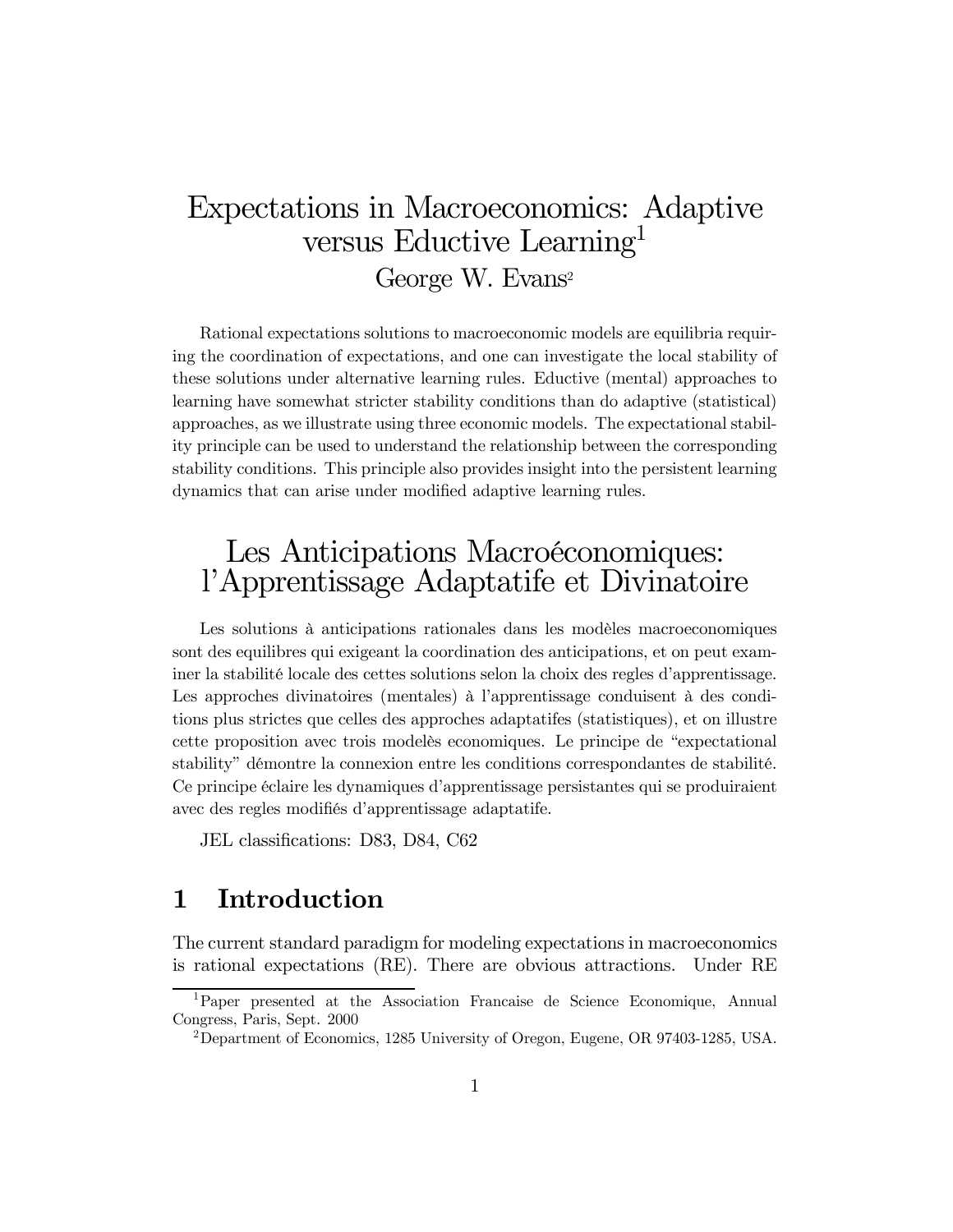there are no incentives to change the forecast rule, while under alternative assumptions an individual agent would be able to obtain higher utility or profits by adopting a different forecasting procedures. However, implicit in the RE hypothesis are strong assumptions about the knowledge of the agents about the model structure. Furthermore, in models in which expectations affect aggregate outcomes, a rational expectations equilibrium (REE) must be thought of as a Nash equilibrium in strategies. Consequently, from the time of its introduction, questions were raised about whether, and if so how, an REE could be reached by real world agents.

There is now a substantial literature on the question of whether REE can be attained as the outcome of a learning process. The approaches fall into two broad groups: eductive and adaptive. Eductive processes operate in mental time, describing a process of reasoning. The issue is whether rational agents, following a reasoning process, can deduce that the equilibrium path must given by a particular REE, leading to coordination on that REE. Adaptive learning instead operates in real time. Agents have a forecast rule, which they update in response to forecast errors. A standard approach is to assume they update parameter estimates according to least squares or other statistical procedures. The main issue is whether over time expectations converge to some REE.

There are strong connections between these two approaches but the stability conditions are not identical. The expectational stability principle, based on the mapping from the perceived law of motion to the actual law of motion, provides a way of understanding the connections: in a wide range of economic models, expectational stability gives the stability conditions under adaptive learning, while the stricter iterative expectational stability conditions are necessary for stability under eductive learning. This paper reviews these connections in three types of model. We also discuss an adaptive rule that does not fully converge to RE.

Most of the material on adaptive learning is based on my forthcoming book with Seppo Honkapohja (Evans and Honkapohja 2001). The discussion of eductive learning is mainly based on joint work with Roger Guesnerie, as well as on his earlier research.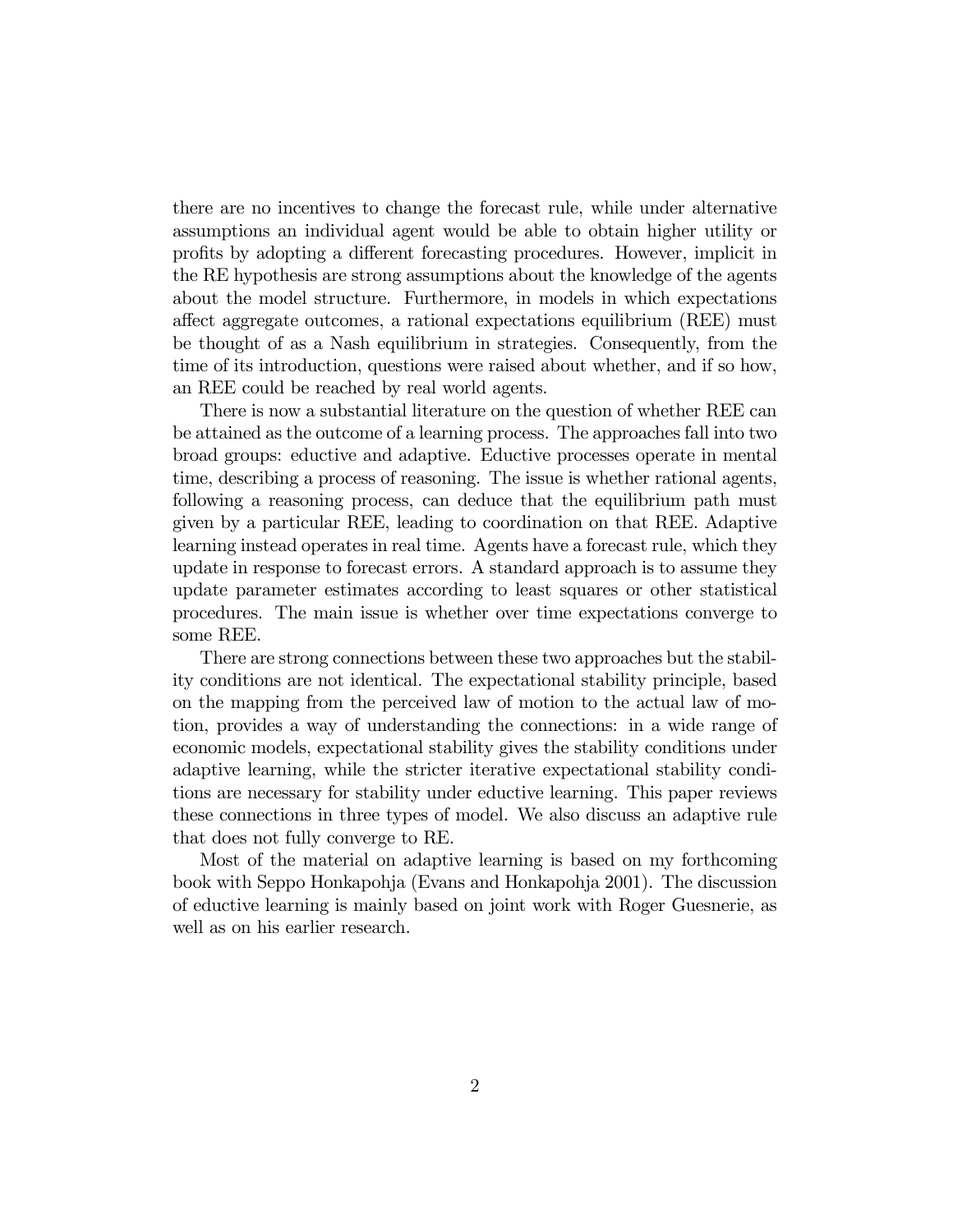### 2 The Cobweb Model

We begin with the simplest model, the well-known cobweb market model. Demand for a product depends on price,  $p_t$ . Supply depends linearly on  $E_{t-1}^*p_t$ , the price expected the previous period, when production decisions are made. Both supply and demand also depend on unobserved white noise random shocks. Assuming market clearing yields the reduced form

$$
p_t = \mu + \alpha E_{t-1}^* p_t + \eta_t \tag{1}
$$

where  $\eta_t \sim \text{iid}(0, \sigma_\eta^2)$ . In the basic cobweb model  $\alpha < 0$ , but related models with the same reduced form have  $\alpha > 0$ , so we leave  $\alpha$  unrestricted.

Under rational expectations  $E_{t-1}^* p_t = E_{t-1} p_t$  and there is a unique REE (rational expectations equilibrium) given by

$$
p_t = \bar{a} + \eta_t
$$
 and  $E_{t-1}p_t = \bar{a}$ , where  $\bar{a} = (1 - \alpha)^{-1}\mu$ .

#### 2.1 Adaptive learning

A simple and natural adaptive learning scheme is to set expectations equal to the sample mean of the data:

$$
E_{t-1}^* p_t = a_{t-1}, \text{ where } a_t = t^{-1} \sum_{i=1}^t p_i.
$$

Note that this is a special case of Least Squares in which  $p_t$  is regressed on a constant. The formula for  $a_t$  can be written recursively as

$$
a_t = a_{t-1} + \gamma_t(p_t - a_{t-1}),
$$
 where  $\gamma_t = 1/t$ .

The sensitivity to forecast errors  $\gamma_t$  (the *gain* sequence) declines to zero as  $t \to \infty$ . In a stochastic context this "decreasing gain" assumption is entirely natural as it is a requirement for the consistency of an estimator in standard econometric frameworks. The classical "adaptive expectations" assumption of a fixed gain  $0 < \gamma_t = \gamma < 1$  cannot converge to RE as it would remain stochastic in the limit. For the decreasing gain rule we have:

**Proposition 1** If  $\alpha < 1$  then  $a_t \to \bar{a}$  with probability 1. If  $\alpha > 1$  then  $a_t$ converges with probability 0.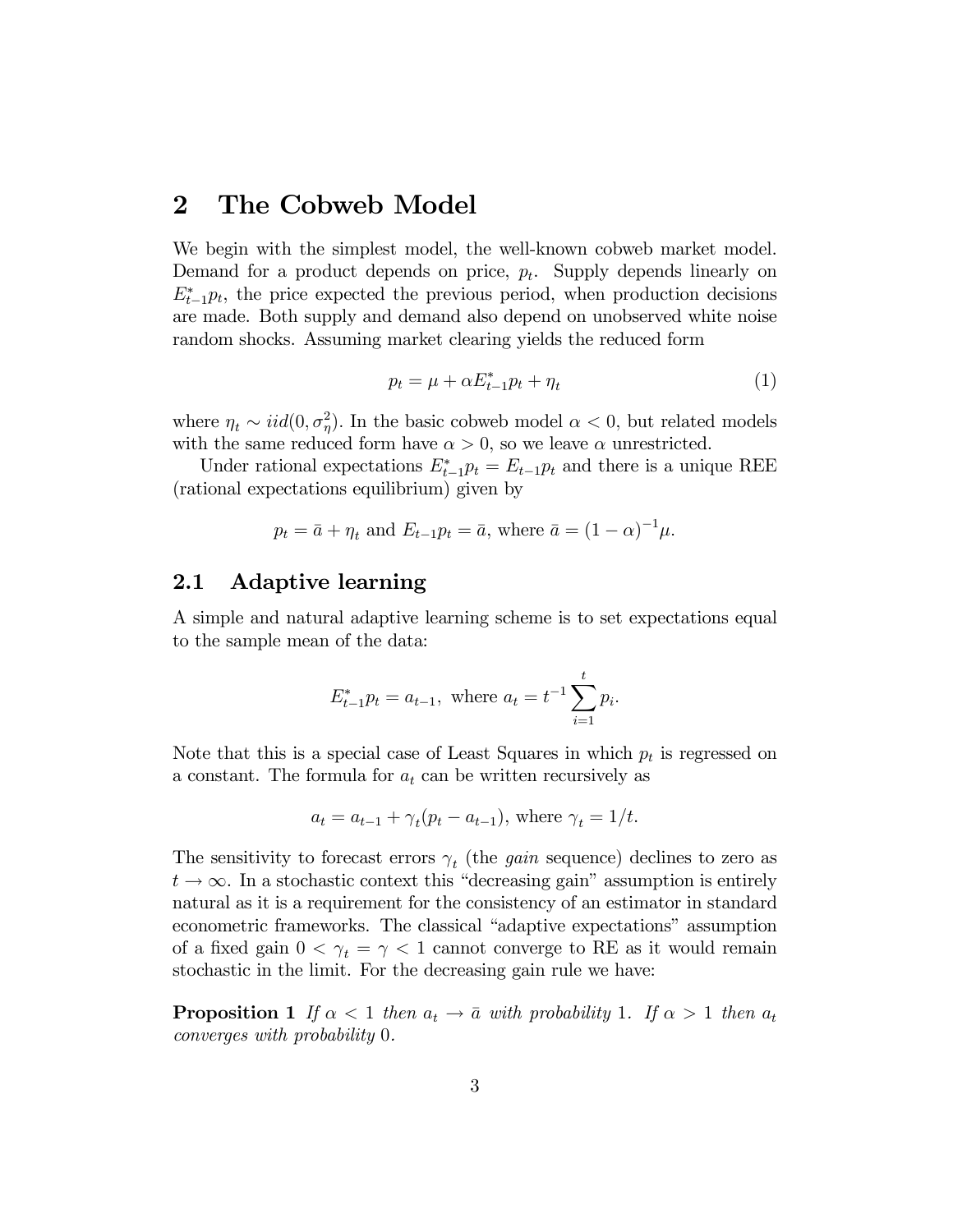See (Evans and Honkapohja 2001), and the references therein, for these and related results on least squares learning in the cobweb model. The results can be generalized in many ways. For example, suppose supply to depend on a vector of exogenous, stochastically stationary observable shocks  $w_{t-1}$ , so that the reduced form is

$$
p_t = \mu + \alpha E_{t-1}^* p_t + \delta' w_{t-1} + \eta_t.
$$

The unique REE takes the form  $p_t = \bar{a} + \bar{b}'w_{t-1} + \eta_t$  and under adaptive learning a natural forecast procedure would be to set  $E_{t-1}^* p_t = a_{t-1} + b'_{t-1}w_{t-1}$ , where  $(a_t, b'_t)$  is updated each period using a Least Squares regression of  $p_s$  on an intercept and  $w_{s-1}$ , using data from  $s = 1, \ldots, t$ . Then it can be shown that  $(a_t, b_t) \to (\bar{a}, \bar{b}')$  with probability 1 if  $\alpha < 1$ . One can also allow for heterogeneous expectations of agents in various ways.

#### 2.2 Eductive learning

We now take up the eductive viewpoint for the model  $(1)$ . The argument here was initially given in (Guesnerie 1992). See (Evans and Guesnerie 1993) for the multivariate formulation and (Guesnerie 1999) for a comprehensive discussion and a survey of current research in macroeconomics using the eductive approach.

The cobweb model can be reformulated as a producers' game in which the strategy of each firm is its output and the optimal choice of output depends on expected price. We assume that firms have identical costs. We allow for heterogeneous expectations, however, so that the equilibrium market price is given by

$$
p_t = \mu + \alpha \int E_{t-1}^* p_t(\omega) d\omega + \eta_t,
$$

where we now assume a continuum of agents indexed by  $\omega$  and  $E_{t-1}^* p_t(\omega)$  is the expectation of the market price held by agent  $\omega$ . The REE is unchanged.

The eductive argument works as follows. Let  $S(\bar{a})$  denote a neighborhood of  $\bar{a}$ . Suppose it is common knowledge (CK) that  $E_{t-1}^* p_t(\omega) \in S(\bar{a})$  for all  $\omega$ . Then it follows that it is CK that  $Ep_t \in |\alpha| S(\bar{a})$ . Hence, assuming individual rationality, it follows that it is CK that  $E_{t-1}^* p_t(\omega) \in |\alpha| S(\bar{a})$  for all  $\omega$ . If  $|\alpha|$  < 1 then this reinforces and tightens the CK assumption. Iterating this argument it follows that  $E_{t-1}^* p_t(\omega) \in |\alpha|^N S(\bar{a})$  for all  $N = 0, 1, 2, \ldots$ , and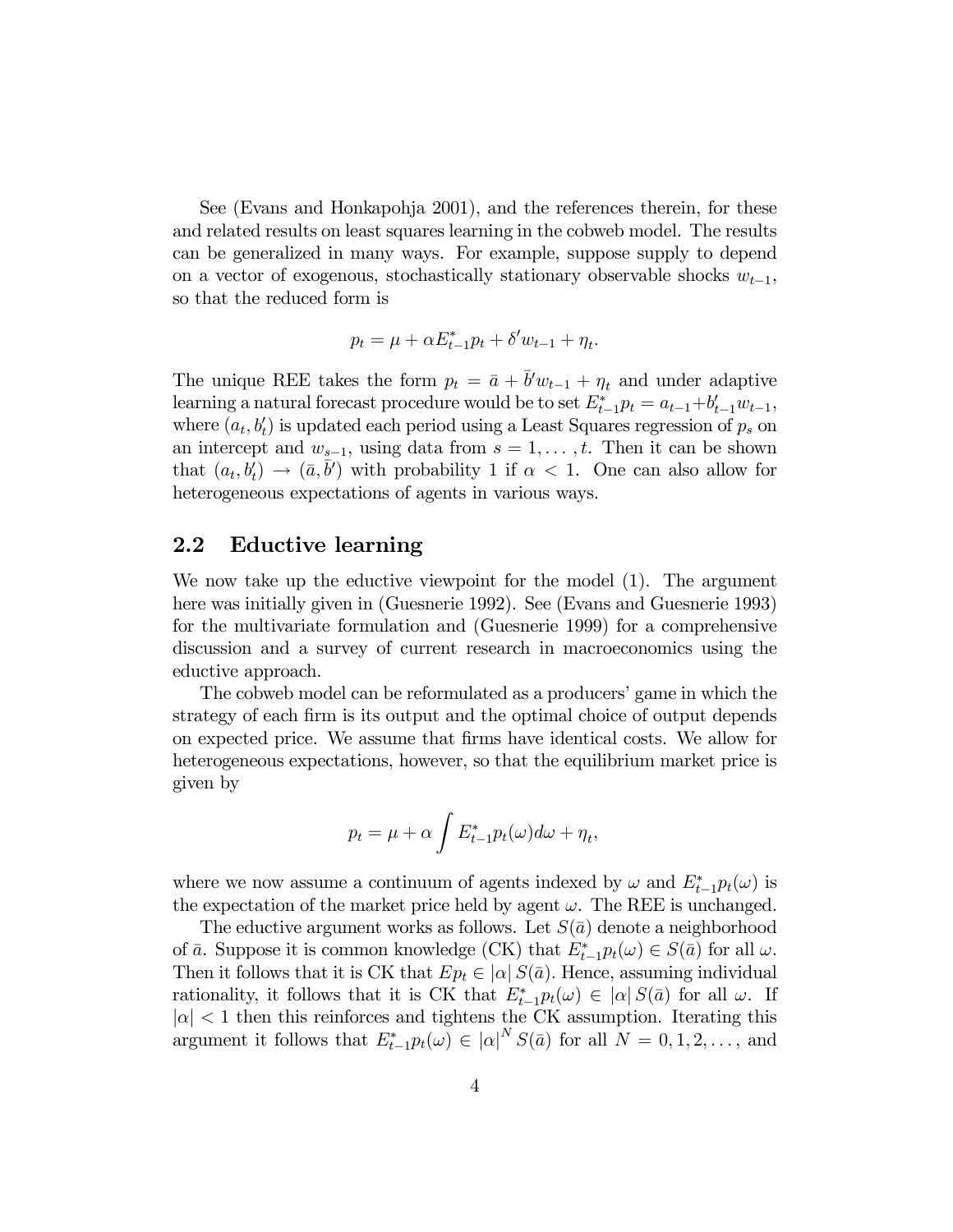hence the REE  $Ep_t = \bar{a}$  is itself CK. Guesnerie calls such an REE "strongly" rational." We also use the equivalent terminology that the REE is "eductively stable" or "stable under eductive learning."

**Proposition 2** If  $|\alpha| < 1$  then the REE is stable under eductive learning, while if  $|\alpha| > 1$  the REE is not eductively stable.

Note two crucial differences from the adaptive learning results. First, the learning here takes place in mental time, not real time. In principle, given the CK assumptions and applying the full power of their reasoning abilities, rational agents would coordinate instantaneously on the REE when  $|\alpha| < 1$ . Second, when  $\alpha < -1$  the REE is not eductively stable, but is asymptotically stable under adaptive learning.

#### 2.3 E-stability and Iterative E-stability

The results for stability under adaptive and eductive learning can be obtained using the expectational stability principle. (See (Evans 1985), (Evans and Guesnerie 1993) and (Evans and Honkapohja 2001)). Suppose all agents have the homogeneous expectation  $E_{t-1}^* p_t = a$  corresponding to a perceived law of motion for prices  $p_t = a + \eta_t$ . Then the actual law of motion for prices would be given by  $p_t = (\mu + \alpha a) + \eta_t$  and the corresponding true expected price would be  $\mu + \alpha a$ . We thus have a mapping from the perceived law of motion to the actual law of motion given by

$$
T(a) = \mu + \alpha a.
$$

The REE  $\bar{a}$  is the fixed point of this map. If  $\lim_{k\to\infty} T^k(a)=\bar{a}$  for  $a\neq \bar{a}$ , so that  $\bar{a}$  is stable under iterations of the T- map, the REE is said to be *iterative* expectationally stable (or IE-stable). Clearly this is given by the condition  $|\alpha|$  < 1, which corresponds to stability under eductive learning.

Stability of  $\bar{a}$  under the differential equation

$$
da/d\tau = T(a(\tau)) - a(\tau)
$$

determines whether the REE is said to be *expectationally stable* (or E-stable). For the cobweb model the condition is  $\alpha < 1$ , which corresponds to stability under adaptive learning. Intuitively, E-stability describes a "slow adjustment" of a toward the true expected value generated by  $a$ .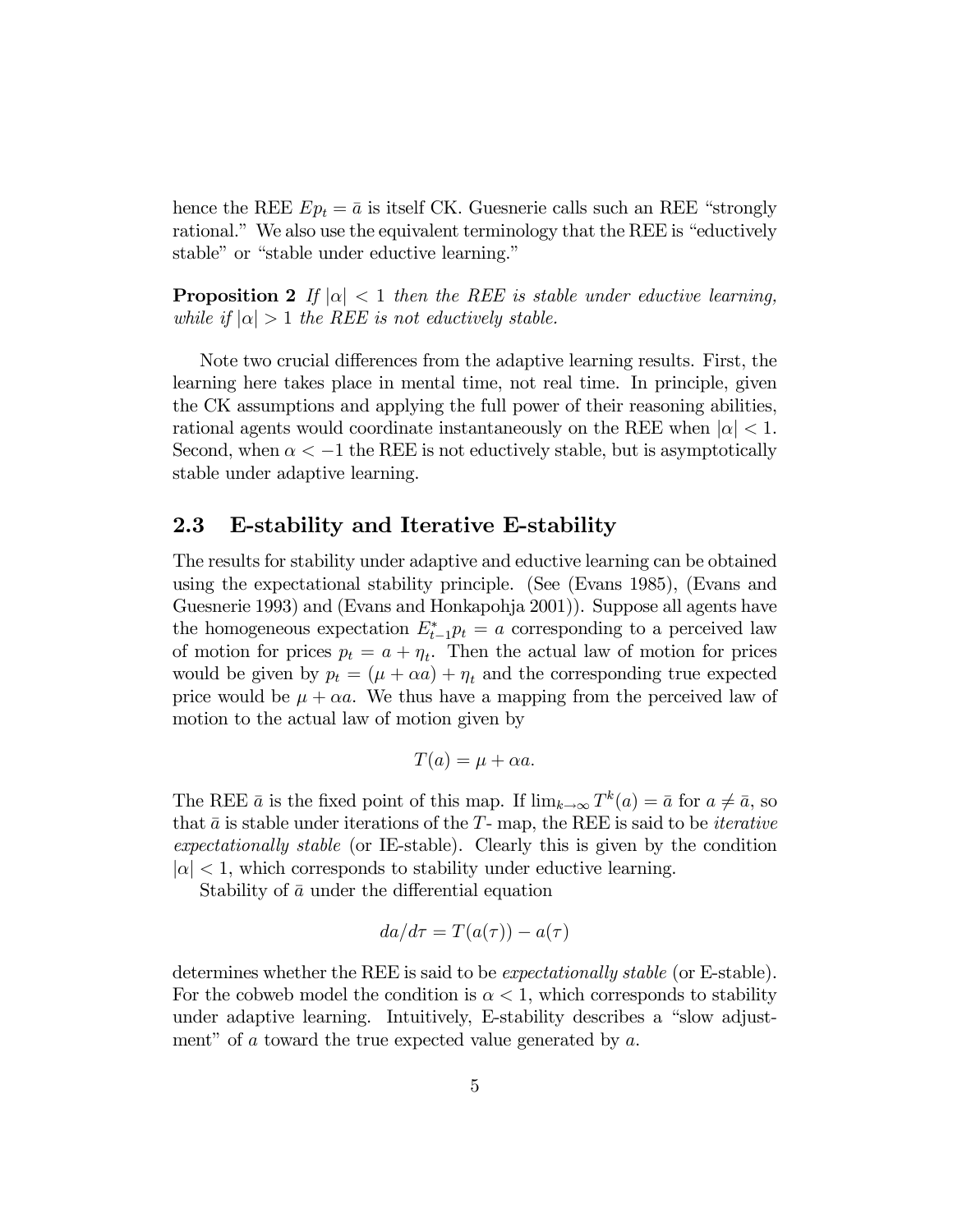We have described E-stability and IE-stability in the context of the simple cobweb model, but the approach can easily be generalized. For a given economic model, let  $\phi$  be a parameter vector specifying a stochastic process believed by agents to describe the solution. Suppose that  $T(\phi)$  is the parameter vector that characterizes the ALM (actual law of motion) generated by the PLM (perceived law of motion) parameter vector  $\phi$ . Then IE stability of a fixed point  $\phi$  of  $T(\phi)$  is defined by local stability under iterations of T, while E-stability is defined as local stability under the differential equation  $d\phi/d\tau = T(\phi) - \phi.$ 

How general are the links between E-stability and adaptive learning (e.g. least squares learning), and between IE-stability and eductive learning? For a wide range of models it can be demonstrated that E-stability governs local stability of least squares learning. This is discussed extensively in (Evans and Honkapohja 2001), which also outlines several types of assumption that will be needed for a general result. In cases where theoretical proofs are not available the link appears borne out by simulations. For stability under eductive learning, IE-stability appears in general to be a necessary but not always sufficient condition. The lack of sufficiency is shown in (Evans and Guesnerie 1993) for the cobweb model with a sufficiently heterogeneous structure, and in (Evans and Guesnerie 1999) for a variation of the dynamic univariate models given in the next Section. In the present paper IE-stability is necessary and sufficient for stability under eductive learning.

Finally, the condition for IE-stability of  $\phi$ , that all eigenvalues of the derivative map  $DT(\phi)$  have modulus less than one, is stronger than the condition for E-stability, that all eigenvalues of  $DT(\phi)$  have real parts less than one. We thus have the following relationships:

Eductive stability  $\Rightarrow$  IE-stability ⇒ E-stability ⇔ Stability under adaptive learning.

This is an informal conjecture, or "working hypothesis," the validity of which has been established for many specific classes of model.

### 3 A Linear model with Multiplicities

We next consider models of the form

$$
y_t = \beta E_t^* y_{t+1} + \delta y_{t-1} + v_t, \tag{2}
$$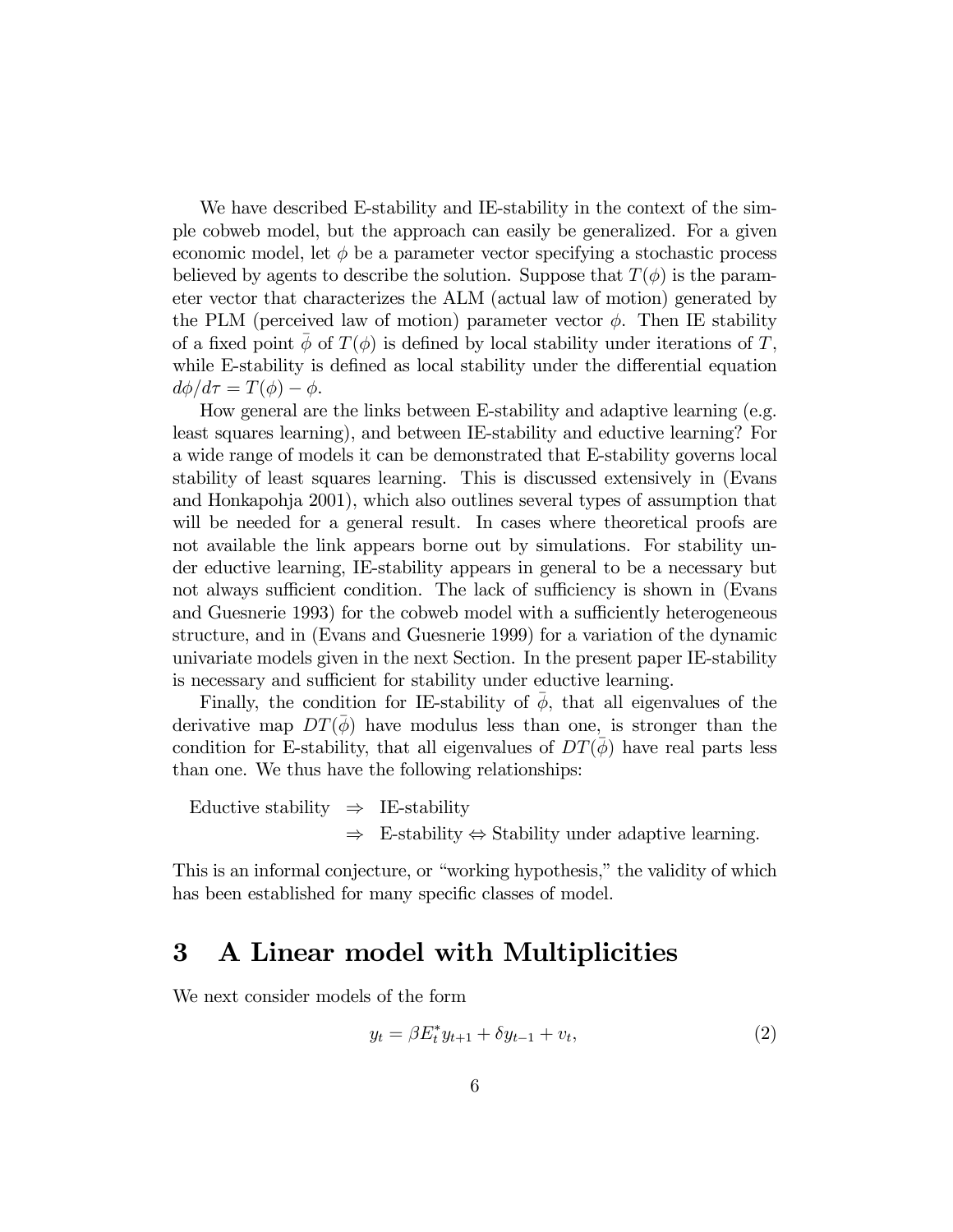when expectations are homogeneous, where  $v_t$  is an exogenous white noise disturbance. If the model is deterministic then  $v_t \equiv 0$ . The model has been normalized so that its equilibrium value is zero (this is not innocuous under learning). An initial condition  $y_0 = \hat{y}_0$  is given.

Assuming real roots to the quadratic given below, there are two rational expectations solutions of the form

$$
y_t = \bar{\lambda} y_{t-1} + \bar{d}v_t,
$$

where

$$
\beta \bar{\lambda}^2 - \bar{\lambda} + \delta = 0
$$
 and  $\bar{d} = (1 - \beta \bar{\lambda})^{-1}$ .

Let the two roots  $\bar{\lambda}$  be denoted  $|\lambda_1| < |\lambda_2|$ . For various reasons we do not consider here explosive solutions, in which  $|\bar{\lambda}| > 1$ , nor the case of nonreal roots. There are therefore two cases of interest:

(1) The standard "saddle point" case, in which  $|\lambda_1| < 1 < |\lambda_2|$ . This case arises if and only if  $|\beta + \delta| < 1$ .

(2) The "indeterminacy" case, in which  $|\lambda_1| < |\lambda_2| < 1$ . In  $(\beta, \delta)$  space this corresponds to four regions. Region  $A$  and  $B$  are contiguous, with  $A$ bounded by  $\delta > 0$ ,  $\beta < -1$  and  $\beta + \delta < -1$ , and B bounded by  $\delta \leq 0$ ,  $\beta$  < -1/2,  $\beta$  +  $\delta$  < -1 and  $\beta\delta$  < 1/4. Similarly regions C and D are contiguous, with region D bounded by  $\delta < 0$ ,  $\beta > 1$  and  $\beta + \delta > 1$  and C bounded by  $\delta \geq 0$ ,  $\beta > 1/2$ ,  $\beta + \delta > 1$  and  $\beta \delta < 1/4$ .

For adaptive learning we use the LS (least squares) learning approach. Agents make forecasts according to

$$
E_t^* y_{t+1} = \lambda_t y_t,
$$

where the parameter  $\lambda_t$  is estimated by a least squares regression of  $y_s$  on  $y_{s-1}$  using data  $s = 1, \ldots, t-1$ . The question of interest is whether, in some suitable stochastic sense,  $\lambda_t \to \lambda_1$  or  $\lambda_t \to \lambda_2$  as  $t \to \infty$ .

Applying the techniques of (Evans and Honkapohja 2001) it can be shown that local stability of  $\lambda_1$  and  $\lambda_2$  is determined by the corresponding E-stability condition. To obtain this condition we consider a PLM  $y_t = \lambda y_{t-1} + dv_t$ . This leads to forecasts  $E_t^* y_{t+1} = \lambda y_t$  which, when inserted into (2), yields the ALM  $y_t = \delta(1-\beta\lambda)^{-1}y_{t-1} + (1-\beta\lambda)^{-1}v_t$ . Hence the mapping from PLM to ALM is

$$
T(\lambda) = \delta(1 - \beta\lambda)^{-1}
$$

and an REE  $\bar{\lambda}$  is E-stable if  $T'(\bar{\lambda}) = \delta \beta (1 - \beta \bar{\lambda})^{-2} < 1$ . We have: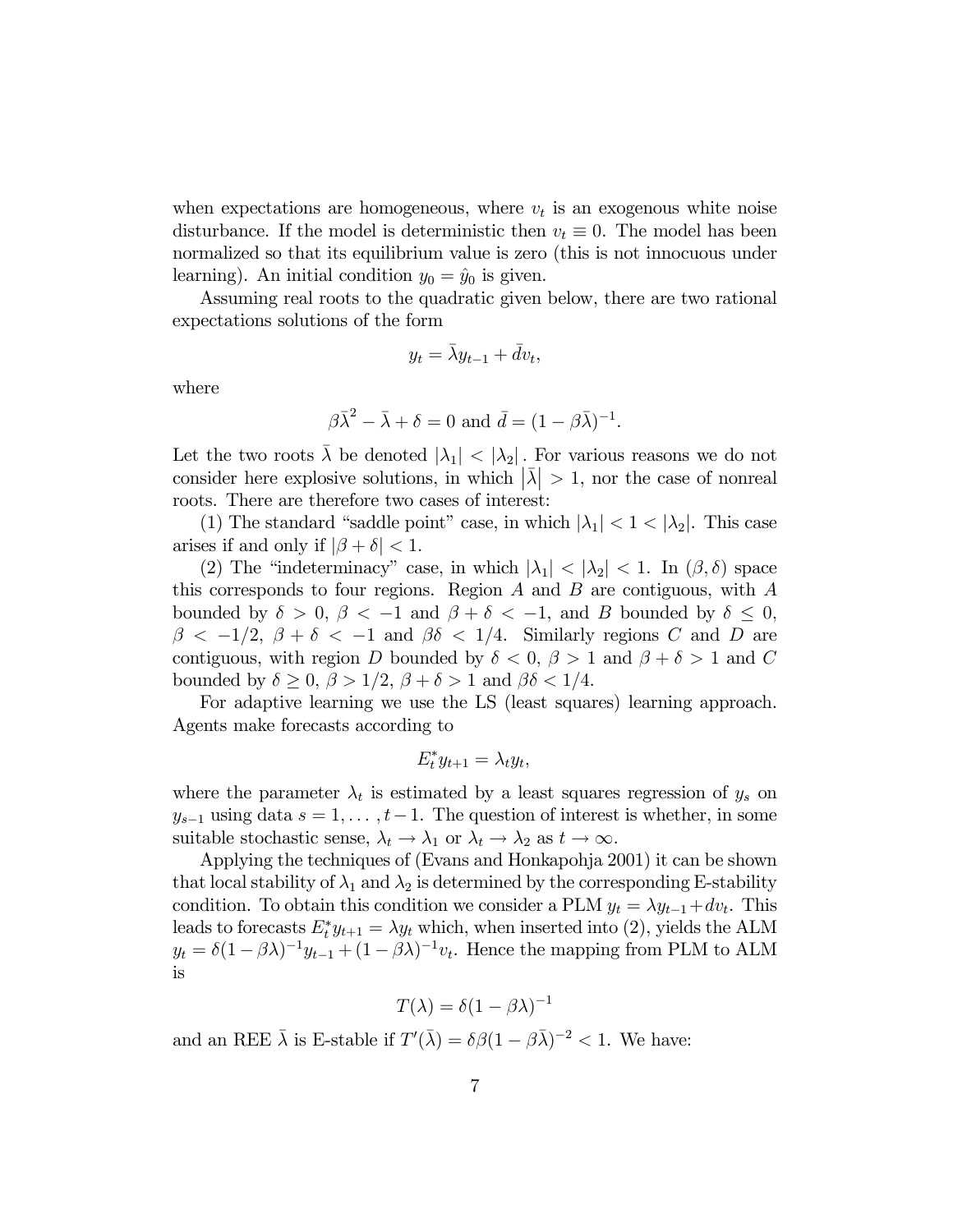**Proposition 3** Let  $\bar{\lambda} = \lambda_1$  or  $\bar{\lambda} = \lambda_2$  and assume  $|\bar{\lambda}| < 1$ . If  $\bar{\lambda}$  is E-stable  $(T<sup>'</sup>(\bar{\bar{\lambda}}) < 1)$  then the solution  $y_t = \bar{\lambda}y_{t-1} + \bar{d}v_t$  is locally stable under LS (least squares) learning. If  $T'(\bar{\lambda}) > 1$  it is unstable under LS learning.

For the alternative precise interpretations of "locally stable" here, see (Evans and Honkapohja 2001), Chapter 6, and (Evans and Honkapohja 1998).

We consider next the eductive argument, following (Evans and Guesnerie 1999). We adopt the nonstochastic reduced form

$$
y_t = \beta \int E_t^* y_{t+1}(\omega_t) d\omega_t + \delta y_{t-1},
$$

though it appears straightforward to generalize the argument to allow for a white noise shock, as in the cobweb model. The corresponding REE are of the form  $y_t = \bar{\lambda} y_{t-1}$ . We make the following CK assumption:

CK Condition: For all  $s = 1, 2, \ldots, \infty$ ,  $y_s$  lies between  $(\bar{\lambda} - \epsilon)y_{s-1}$  and  $(\bar{\lambda} + \epsilon)y_{s-1}$  for some  $\epsilon > 0$ .

Here we take either  $\bar{\lambda} = \lambda_1$  or  $\bar{\lambda} = \lambda_2$  and we assume that  $\epsilon$  is sufficiently small. Thus it is assumed to be CK that for all time the actual growth rate is close to  $\lambda$ .

For each agent the expected growth rate  $E_t^* y_{t+1}(\omega_t)/y_t$  lies between  $\bar{\lambda} - \epsilon$ and  $\lambda + \epsilon$ . Inserting this condition into the reduced form it follows that the actual growth rate will be between  $\bar{\lambda} - \rho \epsilon$  and  $\bar{\lambda} + \rho \epsilon$ , where  $\rho = |T'(\bar{\lambda})|$ . If  $\rho < 1$  then this argument tightens the initial CK restrictions. Thus the condition for eductive stability in this model is the same as the IE-stability condition  $|T'(\bar{\lambda})| < 1$ . We obtain:

**Proposition 4** Let  $\bar{\lambda} = \lambda_1$  or  $\bar{\lambda} = \lambda_2$  and assume  $|\bar{\lambda}| < 1$ . If  $\bar{\lambda}$  is IE-stable  $\left|\left|\overline{T'(\bar{\lambda})}\right|\right| < 1$ ) then the solution  $y_t = \bar{\lambda}y_{t-1}$  is locally eductively stable. If  $|\dot{T}'(\dot{\lambda})| > 1$  then the solution is not locally eductively stable.

We can now compare the stability of solutions under adaptive (least squares) and eductive learning. We emphasize that all stability results are local.

In the saddle point region  $|\beta + \delta| < 1$  there is a unique nonexplosive solution given by  $\lambda_1$ . It can be verified that in this region  $\lambda_1$  satisfies the IE-stability condition  $|T'(\lambda_1)| < 1$ . Hence the  $\lambda_1$  solution is both eductively stable and stable under LS learning.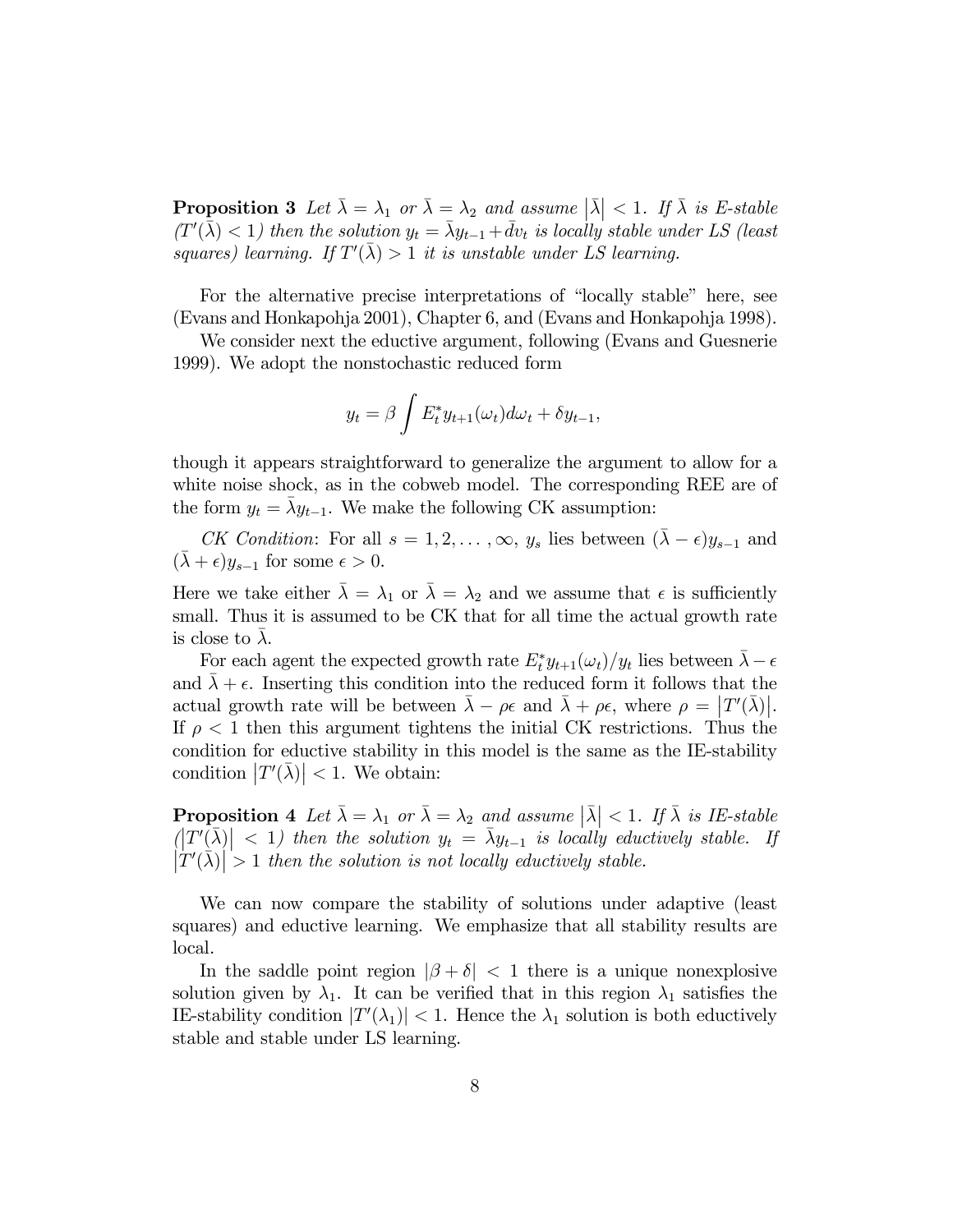In the indeterminacy regions  $A, B, C, D$  both the  $\lambda_1$  and  $\lambda_2$  solutions are nonexplosive.  $\lambda_1$  continues to be IE-stable and hence both eductively stable and stable under LS learning. The situation for the  $\lambda_2$  solution is more complicated. The  $\lambda_2$  solution is never eductively stable in A, B, C, D and it is not stable under LS learning in regions  $B, C$ . However in regions  $A$  and D the  $\lambda_2$  solution is stable under LS learning.

Variations to the basic model have been taken up in the literature. If the specification includes a non-zero intercept, i.e.  $y_t = \phi + \beta E_t^* y_{t+1} + \delta y_{t-1} +$  $v_t$ , and the steady state must also be learned, this will affect the stability conditions under learning. Under LS learning this is because the forecast rule estimated by LS will be augmented to include an intercept, while under eductive learning the CK assumption would be correspondingly weakened. A second variation of the model is to weaken the information assumption by assuming that agents do not have available observations on  $y_t$  when time t decisions are made.

LS and eductive learning have been examined for both variations of the model. (See (Evans and Honkapohja 2001) for LS learning and (Evans and Guesnerie 1999) for the analysis of eductive learning). Although the stability conditions are altered, we continue to find that the stability conditions for eductive learning are stricter than for adaptive learning.

## 4 Persistent Learning Dynamics in the Increasing Social Returns model

In our last example we consider a form of adaptive learning that does not fully converge to RE. The deviation from rationality under adaptive learning now becomes greater than before, since it persists asymptotically. The potential attraction is that the learning dynamics themselves become of greater interest.

We adopt a nonlinear economic model that can have multiple steady states, the "Increasing Social Returns" extension of the OG model. This model is described in Chapter 4 of (Evans and Honkapohja 2001). The ISR (Increasing Social Returns) model is an extension of the basic overlapping generations model of money with production, in which we introduce a positive production externality and random productivity shocks. The reduced form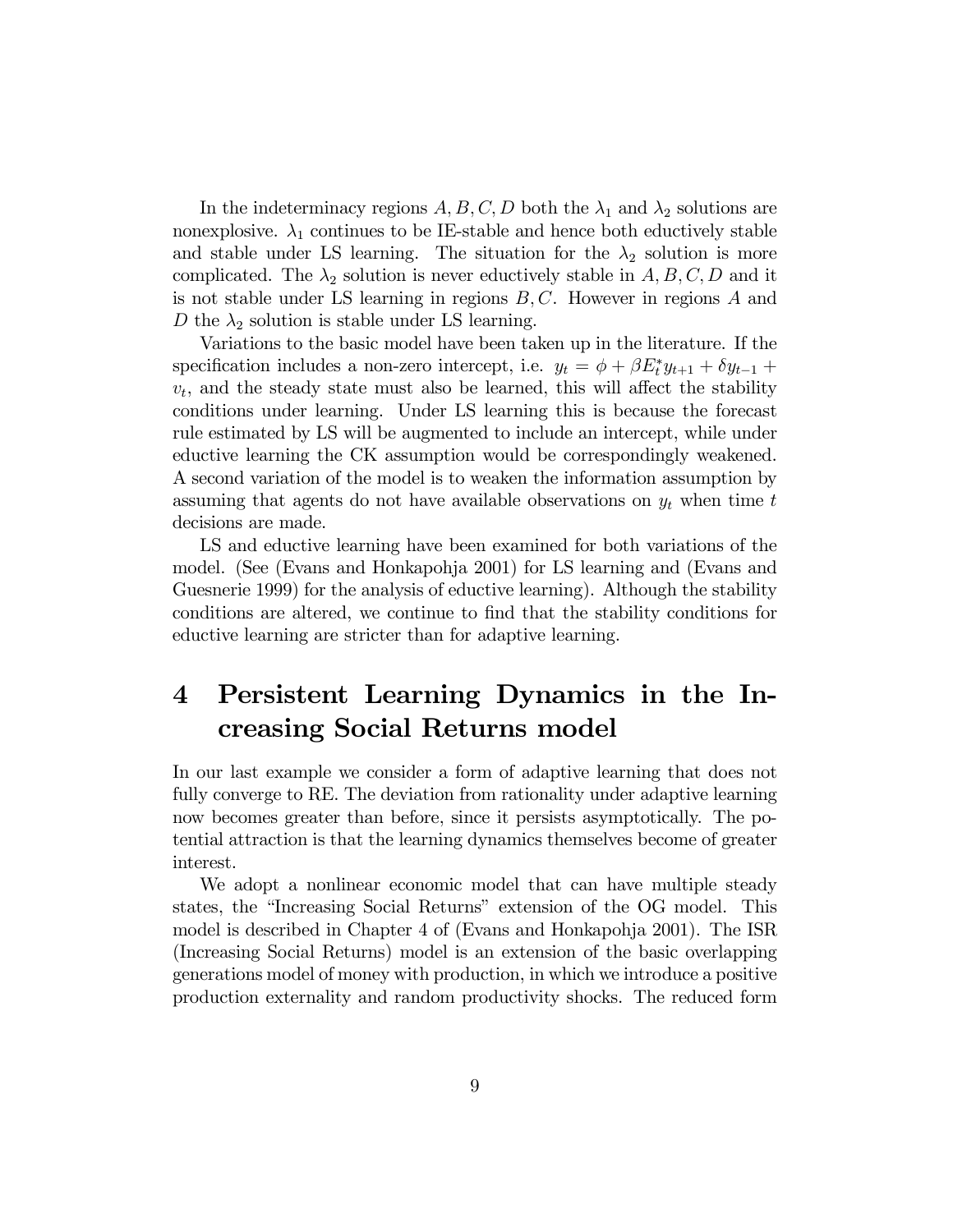of this model takes the form

$$
n_t = H(E_t^* X_{t+1}),
$$
  

$$
X_t = G(n_t, v_t).
$$

Here  $n_t$  is aggregate employment,  $X_t$  is a measure (a monotonic transformation) of aggregate output and  $v_t$  is an *iid* productivity shock with mean 1. H and G are continuously differentiable functions.

A nonstochastic version of the model is obtained when  $v_t \equiv 1$  for all t. Assuming point expectations in this case we can again solve for  $n_t =$  $\mathcal{F}(E_t^* n_{t+1})$ . Nonstochastic steady states are given by  $n = \mathcal{F}(n)$ , where  $\mathcal{F}(n) = H(G(n, 1))$ . For appropriate choices of the parameter values F is an increasing function with three interior steady states  $n_L < n_U < n_H$  satisfying  $0 < \mathcal{F}'(n_L)$ ,  $\mathcal{F}'(n_H) < 1$  and  $\mathcal{F}'(n_U) > 1$ . (Here  $\mathcal{F}'(n)$  denotes the derivative of  $\mathcal{F}$ ). The lower two steady states  $n<sub>L</sub>$  and  $n<sub>U</sub>$  constitute "coordination failures" since it can be shown that they are Pareto dominated by the high steady state  $n_H$ . For some choices of parameter values there can be a single steady state, but we restrict attention to the three steady state case. When the random productivity shock is present, REE "noisy steady states" will exist, at least when the support for  $v_t$  is small enough. These take the form  $n_t = n$  and  $X_t = G(n, v_t)$ , where n is near  $n<sub>L</sub>, n<sub>U</sub>$  or  $n<sub>H</sub>$ .

For eductive learning we focus on the nonstochastic case  $v_t \equiv 1$ . The model can be linearized around a steady state so that, to a first order approximation  $n_t = \bar{n} + \beta (E_t n_{t+1}^* - \bar{n})$  where  $\bar{n} = n_L, n_U, n_H$ , and  $\beta = \mathcal{F}'(\bar{n})$ . Suppose we have a CK restriction of the form  $\bar{n} - \epsilon \leq n_t \leq \bar{n} + \epsilon$ , for  $\epsilon > 0$ sufficiently small, for all  $t = 1, 2, 3, \ldots$ . Then it can be verified that the steady state is eductively stable if  $|\beta|$  < 1 and not if  $|\beta|$  > 1. It follows that  $n<sub>L</sub>$  and  $n<sub>H</sub>$  are locally stable under eductive learning, but that  $n<sub>U</sub>$  is not.

Consider next adaptive learning and return to the stochastic case. We adopt the simplest rule, close to the one used in the cobweb model:

$$
E_t^* X_{t+1} = \theta_{t-1}
$$
, where  $\theta_t = \theta_{t-1} + \gamma_t (X_t - \theta_{t-1})$ .

Under the standard assumption  $\gamma_t = 1/t$ , an REE noisy steady state near  $n<sub>L</sub>$  or  $n<sub>H</sub>$  is locally stable under adaptive learning, while an REE near  $n<sub>U</sub>$  is not. See (Evans and Honkapohja 2001), Chapter 11.

We now consider adaptive learning with constant gain, i.e.  $0 < \gamma_t =$  $\gamma$  < 1. Constant gain is often recommended if there is risk of unknown, recurring structural shifts. It can also be a good choice if other agents use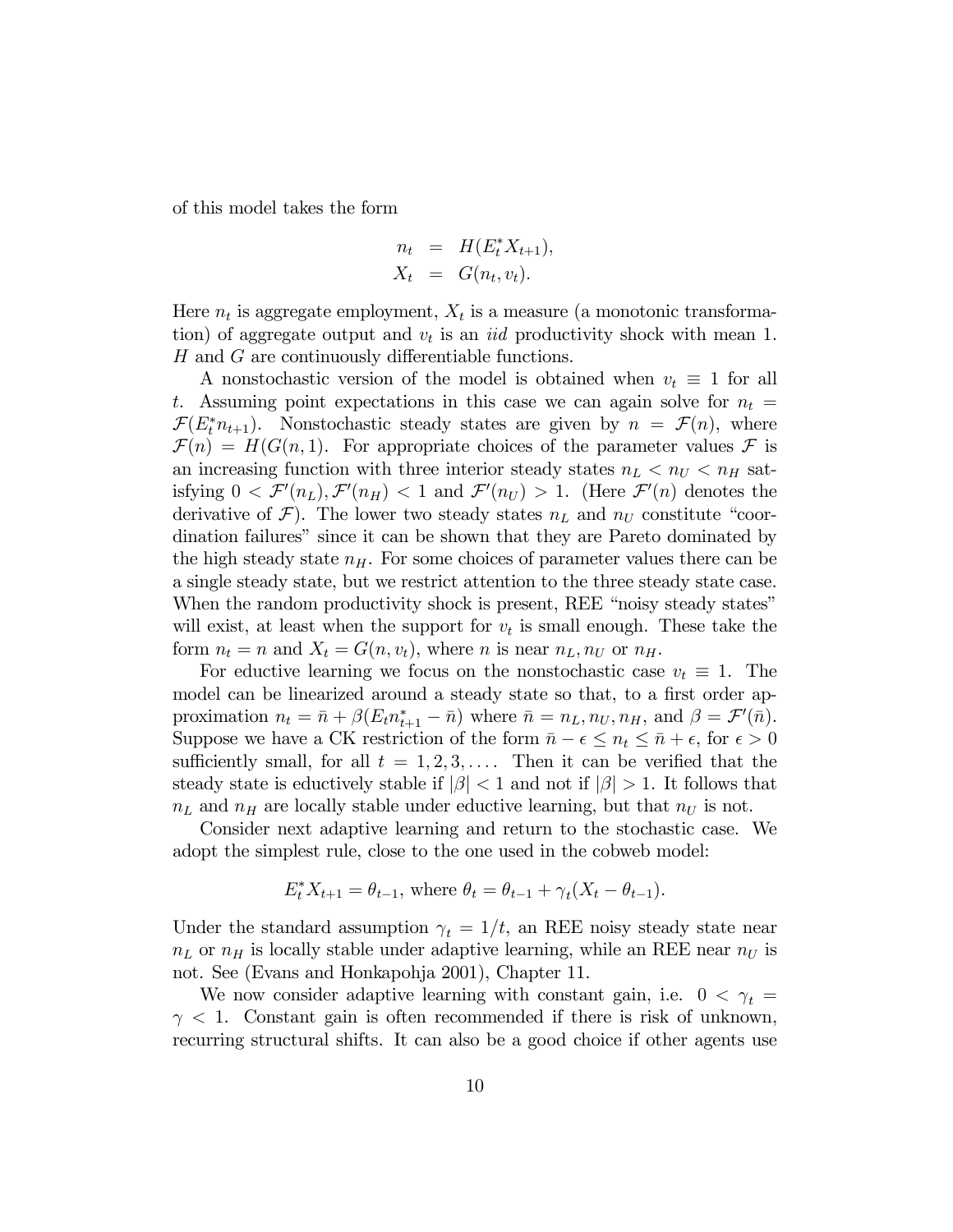it. The results of this section are drawn from (Evans and Honkapohja 2001), Chapter 14. Let  $\theta_L = G(n_L, 1), \theta_U = G(n_U, 1)$  and  $\theta_H = G(n_H, 1)$  be the values of X corresponding to  $n<sub>L</sub>, n<sub>U</sub>$  and  $n<sub>H</sub>$ , respectively. We assume that the support of  $v_t$  is  $[\bar{v}_1, \bar{v}_2]$ . We have:

**Proposition 5** There exist  $\hat{v}_1 < 1 < \hat{v}_2$  so that for all  $\bar{v}_1, \bar{v}_2$ , satisfying  $\hat{v}_1 < \bar{v}_1 < 1 < \bar{v}_2 < \hat{v}_2$ , there are neighborhoods  $N(\theta_L) = (a_1, a_2)$  and  $N(\theta_H) = (b_1, b_2)$ , with  $0 < a_1 < \theta_L < a_2 < \theta_U < b_1 < \theta_H < b_2$ , such that  $\theta_{t-1} \in N(\theta_L)$  implies  $\theta_t \in N(\theta_L)$  and  $\theta_{t-1} \in N(\theta_H)$  implies  $\theta_t \in N(\theta_H)$ .

Thus, for a sufficiently small support for the productivity shock  $v_t$ , expectations will remain trapped in a neighborhood of  $\theta_L$  or  $\theta_H$  if they start in (or enter) that neighborhood. Note that since  $n_t = H(\theta_{t-1})$ , this also implies that  $n_t$  will be confined to a neighborhoods of  $n_L$  or  $n_H$ .

**Proposition 6** Suppose  $\bar{v}_1 < \hat{v}_1$  and  $\bar{v}_2 > \hat{v}_2$ . Then for every interval  $J =$  $(\bar{\theta}_1, \bar{\theta}_2), 0 < \bar{\theta}_1 < \bar{\theta}_2$ , and for all neighborhoods  $N(\theta_H)$  of  $\theta_H$  and  $N(\theta_L)$  of  $\theta_L$  there is a positive integer T such that if  $\theta_t \in J$  then, for all  $s > t + T$ ,  $\theta_s \in N(\theta_H)$  with positive probability and  $\theta_s \in N(\theta_L)$  with positive probability.

Thus, for a given gain  $\gamma$ , if the support of  $v_t$  is large enough there are endogenous fluctuations, with the economy occasionally and randomly switching between high and low levels of economic activity near the E-stable steady states. These fluctuations are not fully rational sunspot equilibria (which can also exist in this model), but instead are generated by a combination of the random intrinsic productivity shocks and the particular form of the learning rule. Simulations illustrating the endogenous fluctuations generated are presented in (Evans and Honkapohja 2001), Chapter 14. It is also shown numerically that it is (approximately) optimal for agents to use the constant gain value used in the simulations (in preference to other values of  $\gamma$  or to  $\gamma_t = 1/t$ , given that all other agents do so. Thus the forecast rules used are (approximately) optimal within a (restricted) class of rules. Whether such reasonable but not fully rational forecast rules can be good descriptions of the world is an open question.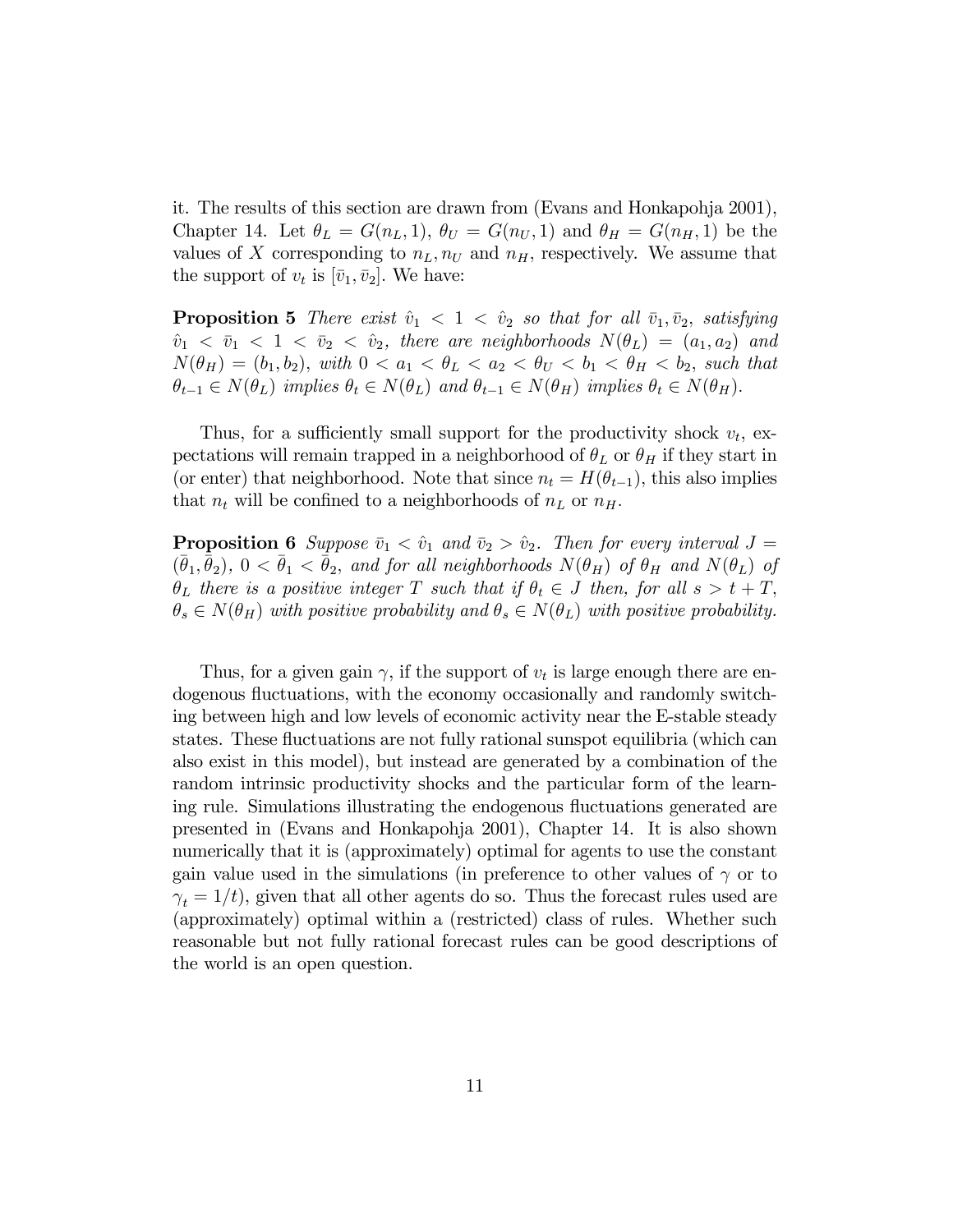## 5 Conclusions

Eductive learning is closest to strict rationality. Because eductive reasoning takes place in mental time, the reasoning process could be instantaneous, leading to immediate coordination on an eductively stable REE. A possible alternative view of eductive learning is that the mental stages may correspond to stages in real time, with the possible deviations from REE shrinking (in the eductively stable case) as time progresses. An advantage of eductive learning is that it models agents much like economic theorists.

Adaptive learning models makes agents more boundedly rational. Agents use a statistical forecasting model that is misspecified during the learning transition. However, when an REE is adaptively stable, this misspecification goes away in the limit and their forecasts become fully rational asymptotically. An advantage of adaptive learning is that it models agents much like econometricians. Furthermore, by varying the precise assumptions we make about their econometric specification, we can examine the effects of standard econometric problems such as omitted variables or misspecified functional forms.

Which is the appropriate way to model economic agents will ultimately be a matter for empirical and experimental research. It is likely that the answer depends on the circumstances, for example, in experiments, on the details of the setting and the types of information provided to the subjects. A plausible conjecture is that when a model is simple and transparent, as well as eductively stable, agents will coordinate rapidly on the REE. In such circumstances least squares learning may be too pessimistic in its predictions concerning the speed of convergence.

If a model has no eductively stable REE, but has an REE that is adaptively stable, then a plausible conjecture is that there will still be convergence to the REE, at a rate governed by the accumulation of data. After all, agents still need to make forecasts and standard econometric techniques provide a plausible model of how agents will do so. The eductive results provide a caution, however, that coordination in such cases may not be robust.

Finally, when the model is very complex and agents do not clearly understand the structure, simple constant gain adaptive learning rules may provide useful insights, and indicate the possibility of learning dynamics that persistently deviate from strict rationality.